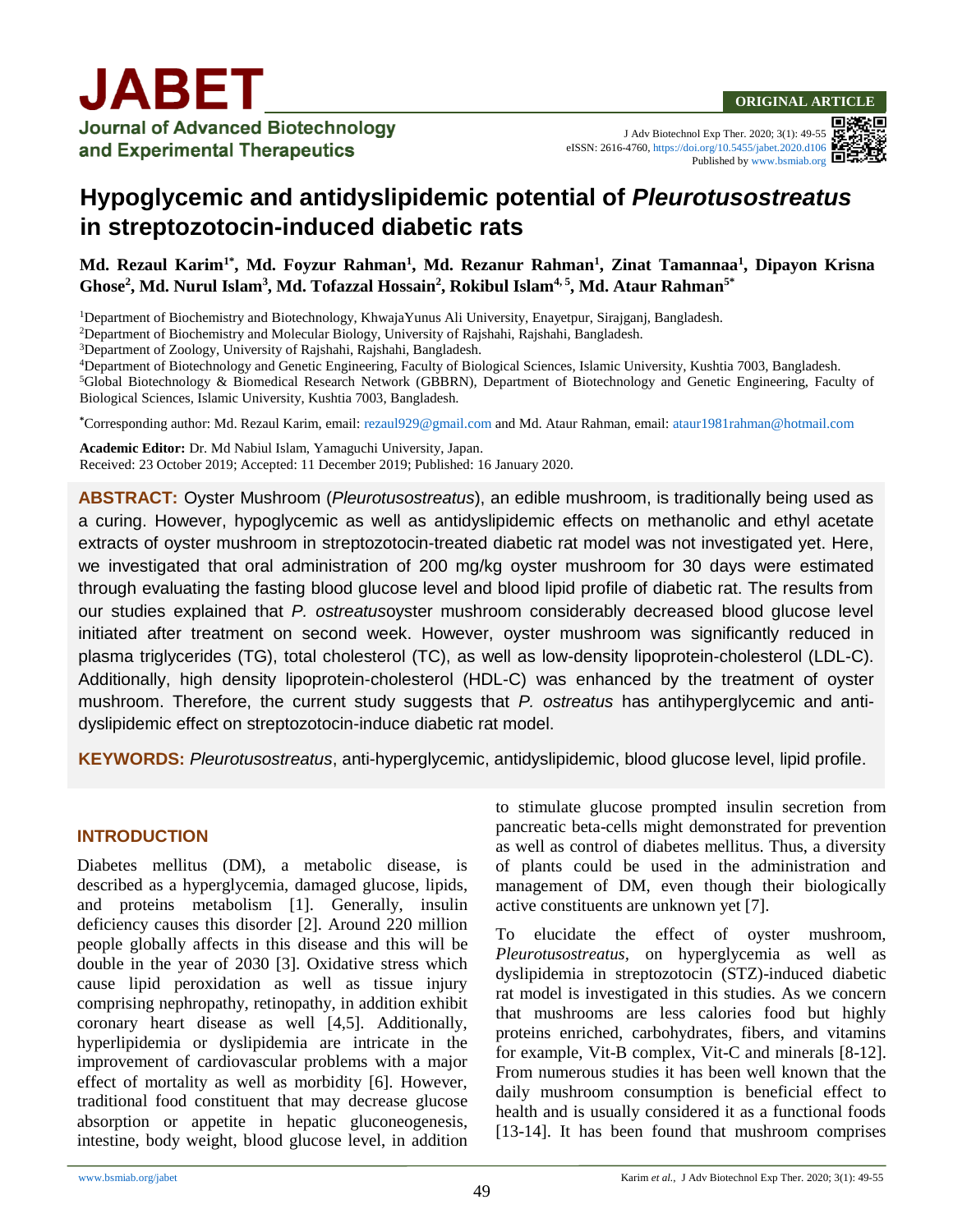several bioactive compounds for example proteins, polysaccharides, fats, flavonoids, alkaloids, terpenoids, nucleic acids etc, which show numerous biological activities with antioxidant [15-17], antitumor/anticancer [18], antimicrobial [19], immune-modulatory [20], antiinflammatory [21-22], anti-atherogenic [23] and hypoglycemic actions [24]. For this, *P.ostreatus* is used as food and also ingredients in pharmaceuticals purposes.

In the present study, we examine methanolic and ethyl acetate extracts of oyster mushroom on hypoglycemic and antidyslipidemic effects in STZ-induced diabetic rat model.

# **MATERIALS AND METHODS**

#### **Chemicals**

STZ as well as all other bio-diagnostic kits were purchased from Human (Germany).

## **Powder and extracts of oyster mushroom collection and preparation**

Fruiting bodies of mushroom were collected from Chapainawabganj Horticulture center, and brought to University of Rajshahi, Dept. of Biochemistry and Molecular Biology to screen their pharmacological efficacy. Fresh mushrooms were washed and disinfected by treating with  $HgCl<sub>2</sub>$  and washed again. The mushrooms were dried in shade under room temperature for eight to ten days, powdered with grinding machine and sieved. 100 gm of fine powder was separately dissolved in methanol (200 ml) and ethyl acetate (200 ml). The obtained extracts were filtered, concentrated and dried in a rotary flash evaporator maintained at 40°C for proper dehydration. The absolute dried extracts were preserved in separate air tight containers at a constant temperature 4˚C for further investigation.

#### **Maintenance of experimental animal**

Long Evan rats were selected as experimental animal to this study. Rat's weight 185-200 gm was selected from Animal Resource Division, ICDDR'B Mohakhali, Dhaka, Bangladesh. Animals were maintained under standard laboratory conditions according to the guidelines of OECD at ambient temperature of  $22 \pm 3$ °C, and relative humidity at 50- 60%, with dark-light cycle of 12 hrs. They were fed with diet; those were made by our research group. Thirty (30) male rats were divided randomly into five groups. Individually rat was grouped with a permanent marker for tentative experimental usage, recording weight; five cages were retained in animal house. The animals were fed on standard

laboratory diet with water and kept at room temperature. Rats were acclimatized to the laboratory conditions for one week before experimental works were undertaken. Care should be taken to evade traumatic situations as well as all processes were implemented 8 and 10 am morning. To conduct this study, ethical consent was taken from the Institutional Animal, Medical Ethics, Biosafety and Biosecurity Committee (IAMEBBC) at the Institute of Biological Sciences of University of Rajshahi.

## **Preparation of standard drug solution for oral administration**

About 5 mg of glibenclamide was suspended uniformly in 5 ml distilled water and mixed well with a vortex mixture. The drug was not completely dissolved but dispersed in water. This dispersed drug was fed orally once daily with the help of a dropper to the experimental rats at a dose 5 mg/kg. b.wt.

# **Acute toxicity studies**

Numerous doses of mushroom extracts of 100, 200, 400, and 800 mg/kg.b.wt was orally administrated daily for 3 weeks. Rats were continuously monitored from 1 h, 6 h, 12 and 24 h up to three weeks. Toxicity of physical signs such as gasping, gross writhing, behavior, mortality, respiratory rate, and palpitation were followed by OECD guidelines [25]. However, there was no mortality observed during the whole period of experiment.

# **Induction of diabetes**

5% solution of STZ (pH 4.5, 0.1 M sodium citrate buffer) was used to induce diabetes through intraperitoneally (i.p.) single dose injection in overnight fastening rats for 60 mg/kg.b.wt [20]. Diet as well as water consumptions were carefully checked daily after STZ treatment. After 10 days, glucose level was estimated from tail vein blood sample, by a Portable glucometer (Accu-Chek, Roche, Germany). Blood glucose level  $\geq 8.0$  mmol/L were considered with diabetes mellitus and other symptoms for example epolydipsia, polyphagia, weight loss, and polyuria were considered.

# **Experimental protocol**

Experimental rats were randomly separated into 5 groups with 6 rats in respectively group where group I is normal and group II-V were diabetic groups (Table 1). Group I (Normal) and II (diabetic control) rats received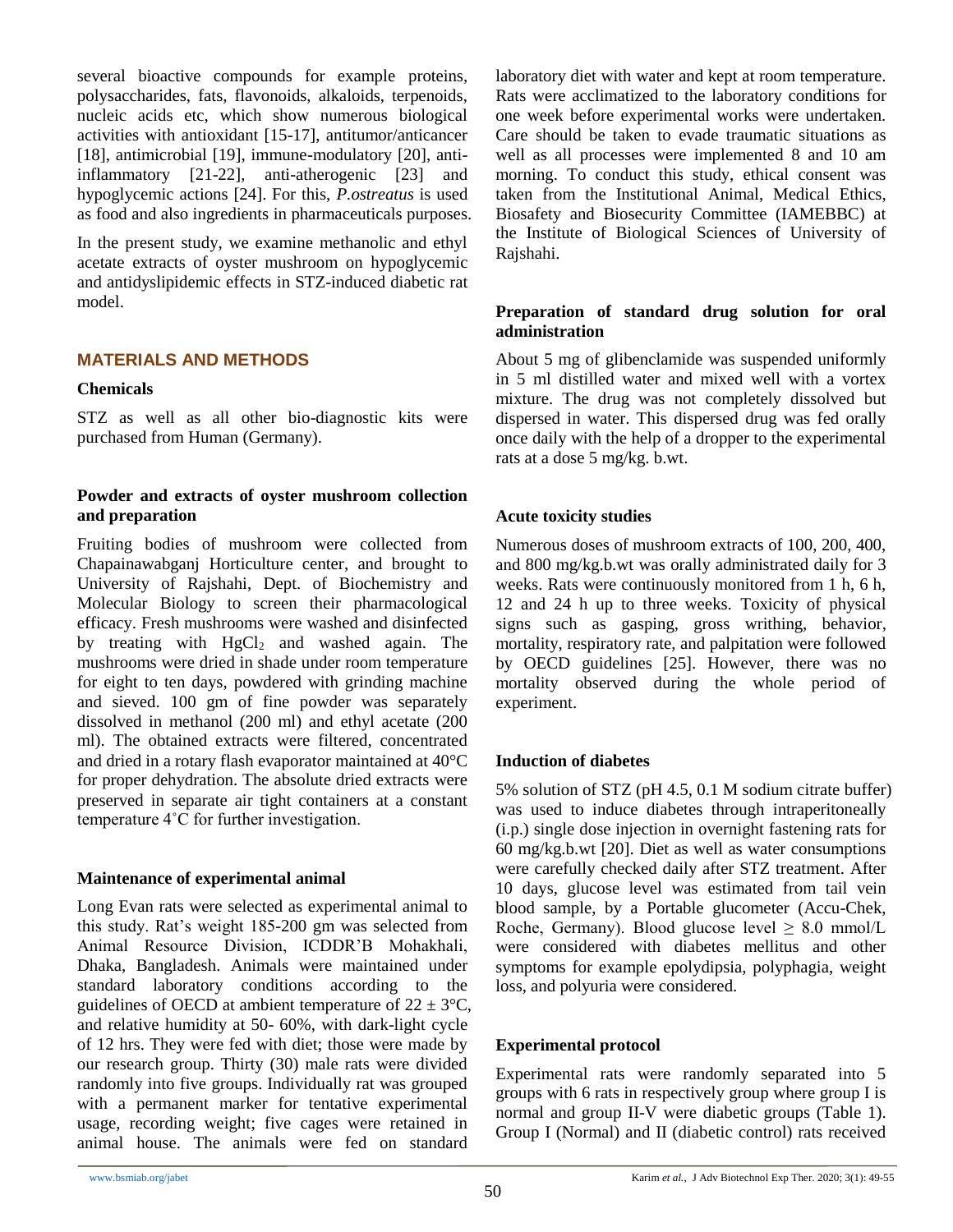only normal diet. Group III and IV (the extracts groups) diabetic rats received a single daily dose of 200 mg/kg.b.wt of the tested extracts of *Pleurotusostreatus* initial on the 11<sup>th</sup> day. This extract of 200 mg/kg.b.wt doses was chosen from an initial small term examination in our laboratory. In Group V (glibenclamide), rats with diabetic expected a distinct daily one dose of glibenclamide of 5 mg/kg.b.wt initial on the  $11<sup>th</sup>$  day. Glibenclamide as well as experimental extracts were applied orally for 30 days.

**Table 1.** Grouping of experimental rats.

| Groups   | <b>Groups</b>           | No. of | Dose mg/kg body weight  |  |
|----------|-------------------------|--------|-------------------------|--|
|          | treated as              | Rats   |                         |  |
| $Gr-I$   | Normal                  | 6      | Normal diet             |  |
| $Gr-II$  | Diabetic                | 6      | Normal diet             |  |
|          | control                 |        |                         |  |
| $Gr-III$ | Experimental<br>Extract | 6      | with<br>Normal<br>diet  |  |
|          |                         |        | methanol<br>extract     |  |
|          |                         |        | (200mg/kg.b.wt)         |  |
| Gr IV    | Experimental<br>Extract | 6      | Normal diet with ethayl |  |
|          |                         |        | acetate<br>extract      |  |
|          |                         |        | (200mg/kg.b.wt)         |  |
| $Gr-V$   | Standard drug           | 6      | with<br>Normal<br>diet  |  |
|          |                         |        | glibenclamide<br>(5)    |  |
|          |                         |        | mg/kg.b.wt)             |  |

# **Collection of blood**

Experimental rats blood were collected from cutting the tail of its edge on 0,  $7<sup>th</sup>$ ,  $15<sup>th</sup>$  and  $21<sup>th</sup>$  days after treatment. After the completion of treatment schedule, rats of all groups were weighed and sacrificed by using high dose of pentobarbital anesthesia (90 mg/kg.b.wt) injection in peritoneal area. Collected blood was placed into heparinized tubes at 4°C. After clotting, the blood samples were centrifuged at 8000 rpm,  $4^{\circ}$ C for 15 minutes to separate the plasma. Then the serum was separated into another Eppendorf tubes by micropipette. Finally, the serum was stored at -80°C for biochemical analysis.

#### **Plasma glucose measurements**

Plasma glucose levels were estimated via the glucose oxidase-peroxidase enzymatic colorimetric method according to the manufacture protocol (REF-1129005, protocols of LINEAR CHEMICALS, S.L.U, Spain) [26]. The commercially available diagnostic reagents were brought from Human Diagnostics, Germany and the blood glucose level was estimated through the semiauto biochemistry analyzer (Humalyzer-3000, Germany). Reduces in percentage of glucose level in experimental rat was calculated via using the following formula:

Percent decrease in blood glucose level= (before-after treatment) x100/ (before treatment)

# **Plasma lipids profile measurements**

Total cholesterol (TC), triglycerides (TG) and HDLcholesterol (HDL-C) were evaluated by colorimetric method according to the protocol (REF-1118005, REF-1155005 and REF-1133010, respectively LINEAR CHEMICALS, S.L.U, Spain) [27]. Reagents were purchased from Human Diagnostics, Germany and all TC, TG, HDL-C of lipid profile were estimated through the semi-auto biochemistry analyzer (Humalyzer-3000, Germany). The decrease in percentage of TC, TG, HDL-C in experimental rat were calculated via the following formula.

Percent decrease in blood TC, TG, HDL-C level= (before-after treatment) x100/ (before treatment).

Blood LDL-Cholesterol level was determined by the following formula:

LDL Cholesterol =Total Cholesterol - (HDLcholesterol+ Triglyceride/5)

# **Statistical analysis**

Results were presented here as mean values as well as standard deviation (SD) and examined via with Scientific Package of Social Science (SPSS) version 17.0. Two diverse set of numbers were used for analytical and descriptive statistics. One-way analysis of variance (ANOVA) was used to test significance value of these entire experiments  $(p<0.01)$ .

# **RESULTS**

## *Pleurotusostreatus* **extracts reduced plasma glucose level of STZ-induced diabetic rat model**

To investigate effects of oyster mushroom-induced plasma glucose level, here we employed to determine blood sugar level by glucose oxidase-peroxidase method [26]. The blood sugar level was compared in STZ induction mediated diabetic rats (Diabetic group) with methanol as well as ethyl acetate extracts of oyster mushroom treated groups shown significant reduction of blood glucose level (Table 2). However, methanol extract treated mouse exhibited 9.8% reduction on the 30th day compared to day 0, and a 48.71% reduction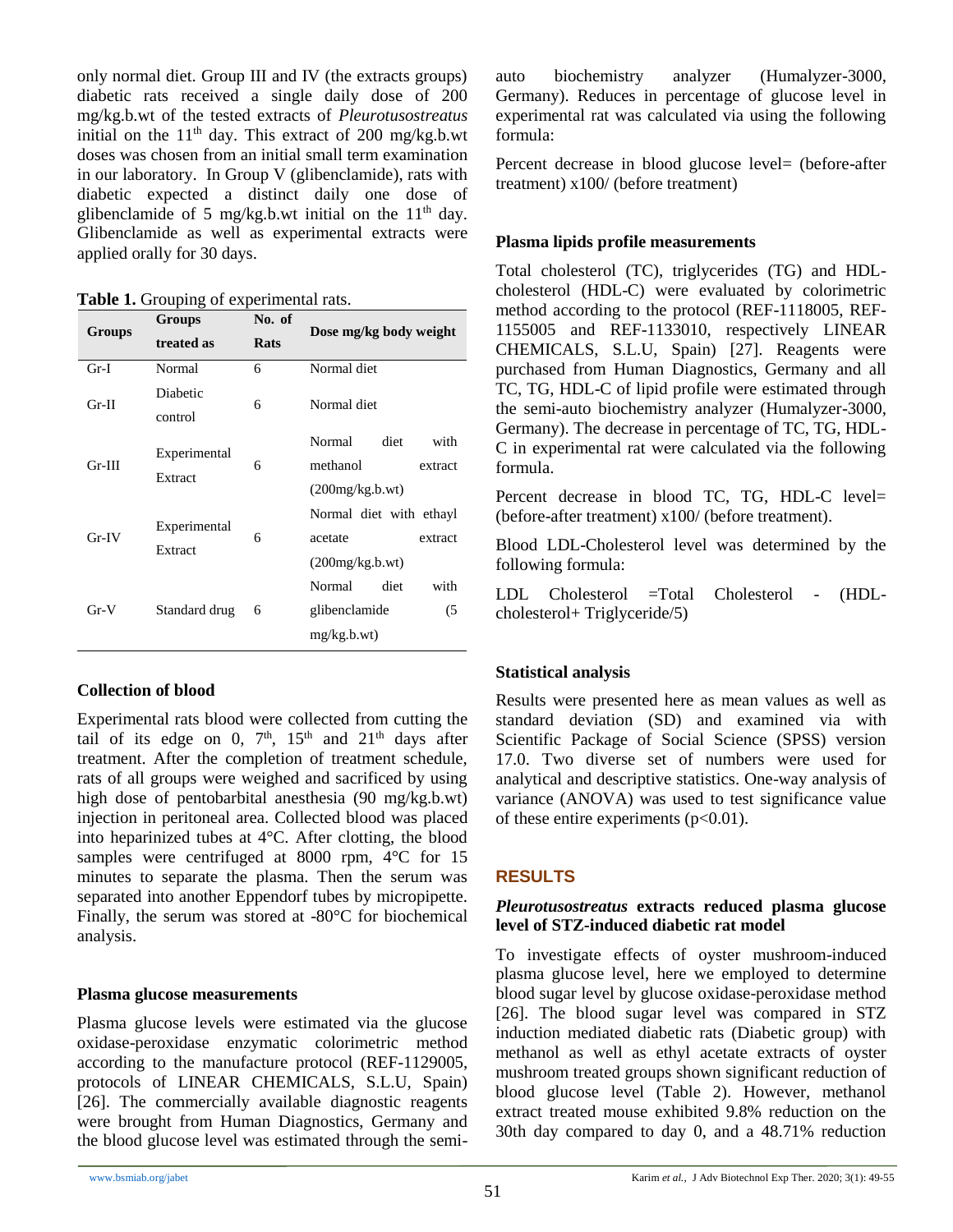compared to the control values of diabetic group (P<0.01) (Table 2). On the other hand, ethyl acetate extract significantly reduced glucose level 14.56% on 30th day as compared to day 0, ae well as 50.85% (P<0.01) compared to the control of the diabetic group (Table 2). Moreover, glibenclamide reduced glucose level on 30th day 38.56% compared to day 0, and a 69.65% compared to control values of the diabetic group (P<0.01) (Table 2). Day 0, day 7, day 15, Day 21, and day 30 of oyster mushroom supplementation groupsmaintained glucose levels 9.8%-50.85% lesser than the diabetic control group, while glibenclamide sustained 38.56%-69.65% lower than diabetic control group. Taken together, these data indicated that *Pleurotusostreatus* extracts decrease glucose level in diabetic.

**Table 2.** Effect of Oyster mushroom *(Pleurotus ostreatus)* extracts on serum glucose level in STZ-induced diabetic rats.

| <b>Groups</b>                   | Serum glucose level (mmol/L) |                               |                               |                               |                              |  |  |
|---------------------------------|------------------------------|-------------------------------|-------------------------------|-------------------------------|------------------------------|--|--|
|                                 | <b>Before treatment</b>      | <b>After treatment</b>        |                               |                               |                              |  |  |
|                                 | after<br>(10)<br>Days        |                               |                               |                               |                              |  |  |
|                                 | injecting of STZ)            |                               |                               |                               |                              |  |  |
|                                 | On 0 day                     | On 7 <sup>th</sup> day        | On $15th$ day                 | On $21th$ day                 | On $30th$ day                |  |  |
| Gr-I: Normal                    | $5.21 \pm 1.11$              | $5.08 \pm 1.21$               | $5.72 \pm 1.12$               | $5.72 \pm 1.12$               | $5.4 \pm 1.12$               |  |  |
| Gr-II: Diabetic<br>control      | $12.40 \pm 1.11$             | $16.73 \pm 1.41$ <sup>t</sup> | $18.91 \pm 1.82$ <sup>t</sup> | $21.91 \pm 1.82$ <sup>t</sup> | $23.4 \pm 2.11$ <sup>t</sup> |  |  |
| Gr-III: Methanol<br>extract     | $13.31 \pm 1.12$             | $16.41 \pm 2.12**$            | $15.08 \pm 1.41**$            | $14.00 \pm 1.41**$            | $12.0 \pm 1.32**$            |  |  |
| Gr-IV: Ethyl<br>Acetate extract | $13.46 \pm 1.11$             | $15.92 \pm 1.21**$            | $14.55 \pm 1.93**$            | $13.15 \pm 1.93**$            | $11.5 \pm 1.31**$            |  |  |
| Gr-V: Standard<br>glibenclamide | $12.37 \pm 1.31$             | $16.53 \pm 1.72**$            | $13.02 \pm 1.44**$            | $10.15 \pm 1.93**$            | $7.1 \pm 1.13**$             |  |  |

Data are the mean  $\pm$  SD for six rats in each group; where significant values are \*\*p $< 0.01$ 

**Table 3.** Effect of *Pleurotus ostreatus* extracts on total Cholesterol (C), TG, HDL-C and LDL-C level in STZ-induced diabetic rats.

| Groups                       | <b>Total Chol.</b><br>(mg/dl) | <b>TG</b><br>(mg/dl)          | HDL-C.<br>(mg/dl)             | LDL-C.<br>(mg/dl)   |
|------------------------------|-------------------------------|-------------------------------|-------------------------------|---------------------|
| Gr-I: Normal                 | $94.51 \pm 2.54$              | $52.26 \pm 3.21$              | $52.18 \pm 1.21$              | $119.12\pm3.15$     |
| Gr-II: Diabetic Control      | $130.23 + 4.12$ <sup>t</sup>  | $75.12 \pm 3.41$ <sup>t</sup> | $39.10 \pm 1.81$ <sup>t</sup> | $150.62 \pm 3.35$   |
| Gr-III: Methanol extract     | $110.25 \pm 3.14**$           | $64.34\pm2.12**$              | $45.75 \pm 1.73**$            | $125.41 \pm 3.63**$ |
| Gr-IV: Ethyl Acetate extract | $108.25 \pm 2.11**$           | $62.15 \pm 3.21$ **           | $46.80 \pm 2.25**$            | $124.81 \pm 3.13**$ |
| Gr-V: Standard glibenclamide | $95.18\pm4.31**$              | 53.26±3.72**                  | $51.24 \pm 2.63**$            | $120.12\pm3.45**$   |

Data are the mean  $\pm$  SD for six rats in each group; where significant values are \*\*p<0.01 compared to diabetic control (Gr-II), and  $\frac{1}{2}$  (O.01) compared to normal (Gr-I).

#### **Effect of** *Pleurotusostreatus* **extracts on plasma lipid profile**

Plasma lipid of total cholesterol (TC), HDL-cholesterol (HDL-C), and triglycerides (TG) were measured via spectrophotometrically by commercial kits. Friedewald formula was used to measure low density lipoprotein (LDL) [27]. Here, we found that diabetic rats displayed a significantly increased in blood the levels of TC, TG, as well as LDL-C. Conversely, reduction of HDL-C was significantly observed when compared to the values of normal control rats (Table 3). Moreover, Oral administration of glibenclamide significantly reduced blood levels of TC, TG and LDL-C. However, the level of HDL-C was significantly increased in glibenclamide treated mice (Table 3). The pretreatment with methanol, ethyl acetate extract and standard glibenclamide was significantly reduced the blood levels of TC (15.38%, 16.92% and 26%); TG (14.66%,17.33% and 29.33%) and LDL-C (16.6%, 17.3% and 20%) respectively. In particulate, the blood level of HDL-C was significantly augmented 15.38, 17.94% and 30.76% with methanol, ethyl acetate extract, as well as glibenclamide, respectively. These results suggested that *Pleurotusostreatus* extracts reduces TC, TG, and LDL-C level of blood lipid in diabetic.

# **DISCUSSION**

The following investigation, we induced diabetes mellitus in rats over a lower dose of STZ administration which causes the β-cells destruction in islets of Langerhans [28-29], although the some rats develop permanently diabetic condition [30]. In our study, the results shows that the oral administration of methanol and ethyl acetate extracts oyster mushroom significantly decreases the elevated blood glucose level of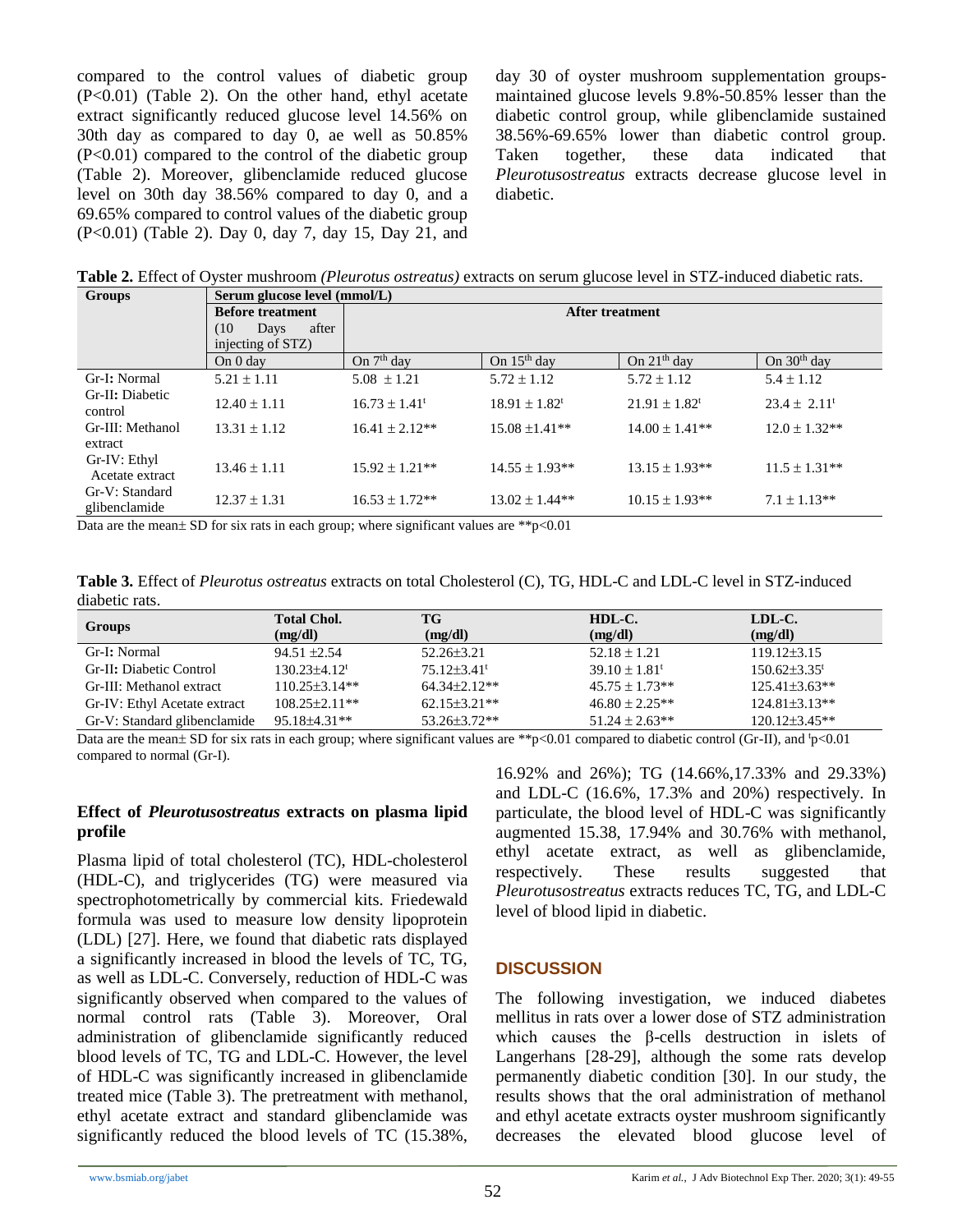experimental diabetic rats' model as compare to controls groups. Even though, decrease glucose level is less than the glibenclamide standard drug treatment [31]. Moreover, lipids shows a dynamic role in diabetes mellitus pathogenesis. STZ-induced diabetes model enhance glucose level is complemented through enhance in plasma cholesterol, triglycerides, LDL-C and reductions in HDL-C [32], contributing to secondary complications of diabetes [33-34]. Under usual conditions, insulin triggers lipase enzyme which hydrolyzes triglycerides. Insulin enhances acceptance of fatty acids into adipose tissue and rises the synthesis of triglyceride compound. Furthermore, insulin prevents lipolysis. However, concentration of serum free fatty acids is raised consequently free fatty acid in adipose tissues of insulin-deficient diabetes, in where equilibrium of free fatty acids esterification-triglyceride lipolysis cycle is evacuated in lipolysis [35]. Therefore, an additional fatty acid in the plasma formed via STZtreated diabetes encourages the change of extra fatty acids into phospholipids as well as cholesterol in liver. These two constituents accompanied by an additional triglycerides formed in the liver may be discharged into blood as a form of lipoproteins [36]. As we concern that HDL is an anti-atherogenic lipoprotein that carryings cholesterol from peripheral tissues into liver, also thereby performances as a defensive factor against coronary heart disease. In our results we found that diabetic containing rats shows a significant increasing TC, TG, as well as LDL-C, whereas HDL-C is reduced as well. Additionally, oral administration of *Pleurotus ostreatus* extracts results in reducing the plasma levels of TC, TG, and LDL-C along with increasing HDL-C level in diabetic rats. These study observed the dropping in plasma lipid in *Pleurotus ostreatus* treated diabetic rats which proposes that the potential mushroom.

In conclusion, these findings demonstrate that orally administrated methanol as well as ethyl acetate extracts of oyster mushroom produces significant hypoglycemic and antidyslipidemic effects which lowers glucose level and total cholesterol in diabetic rat model. This study exposes that methanol and ethyl acetate extracts of *Pleurotus ostreatus* have potent antidiabetic and antidyslipidemic effects in diabetic rats (Figure 1). Therefore, additional studies are required to identify the exact chemical constituent of *Pleurotus ostreatus* responsible for these activities.



**Figure 1.** STZ induces diabetes which was restored by oyster mushroom treatment in the model of Long Evan rats

#### **ACKNOWLEDGEMENT**

The authors acknowledge the cooperation received from all associate concerned with this entire research work specially Department of Biochemistry and Molecular Biology and Department of Zoology of University of Rajshahi, and Department of Biochemistry and Biotechnology, Khwaja Yunus Ali University, Sirajganj, Bangladesh.

#### **FUNDING**

This research received no external funding.

#### **CONFLICTS OF INTEREST**

The authors declare no conflict of interest.

#### **REFERENCES**

- [1] Scheen AJ. Drug treatment of non-insulin-dependent diabetes mellitus in the 1990s. Drugs. 1997; 54(3):355- 68.
- [2] Vinik AI, Vinik E. Prevention of the complications of diabetes. American Journal of Managed Care. 2003; 9(3; SUPP): S63-80.
- [3] World Health Organization. Prevalence of diabetes worldwide. 2016
- [4] Lyons TJ. Oxidized low density lipoproteins: a role in the pathogenesis of atherosclerosis in diabetes. Diabetic medicine. 1991; 8(5):411-9.
- [5] Wolff SP, Jiang ZY, Hunt JV. Protein glycation and oxidative stress in diabetes mellitus and ageing. Free Radical Biology and Medicine. 1991; 10(5):339-52.
- [6] Reasner CA. Reducing cardiovascular complications of type 2 diabetes by targeting multiple risk factors. Journal of cardiovascular pharmacology. 2008; 52(2):136-44.
- [7] Tamil IG, Dineshkumar B, Nandhakumar M, Senthilkumar M, Mitra A. In vitro study on α-amylase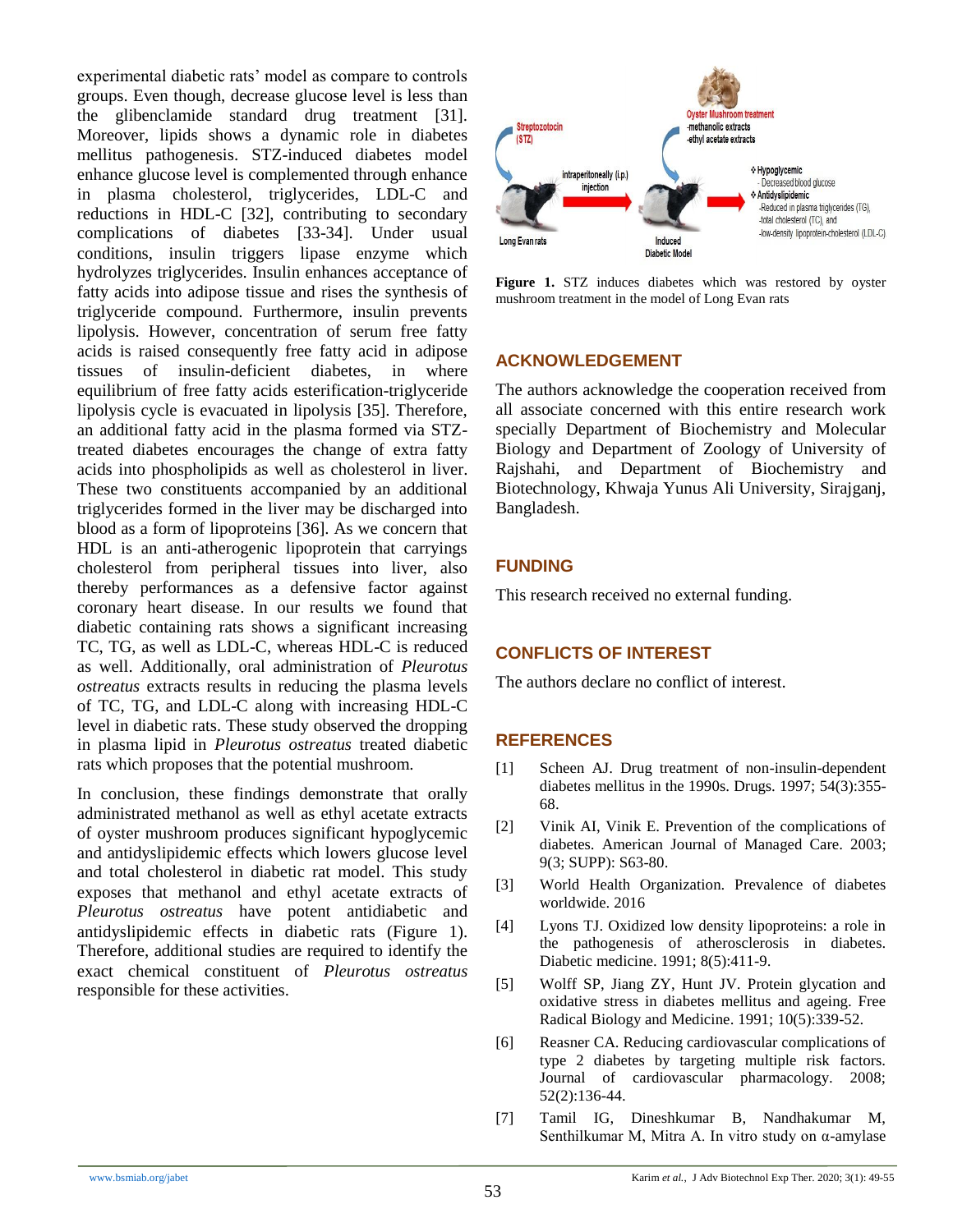inhibitory activity of an Indian medicinal plant, Phyllanthusamarus. Indian journal of pharmacology. 2010; 42(5):280.

- [8] Manzi P, Gambelli L, Marconi S, Vivanti V, Pizzoferrato L. Nutrients in edible mushrooms: an inter-species comparative study. Food chemistry. 1999; 65(4):477-82.
- [9] Kues U, Liu Y. Fruiting body production in basidiomycete. Appl. Microbiol. Biotechnol.2000; 54(2):141–152.
- [10] Mattila P, Salo-Väänänen P, Könkö K, Aro H, Jalava T. Basic composition and amino acid contents of mushrooms cultivated in Finland. Journal of Agricultural and Food Chemistry. 2002; 50(22):6419- 22.
- [11] Firenzuoli F, Gori L, Lombardo G. The medicinal mushroom Agaricusblazeimurrill: review of literature and pharmaco-toxicological problems. Evidence-Based Complementary and Alternative Medicine. 2008; 5(1):3-15.
- [12] Mishra S, Singh RB. Effect of mushroom on the lipid profile, lipid peroxidation and liver functions of aging Swiss albino rats. Open Nutraceuticals J. 2010; 3:248- 53.
- [13] Lakhanpal TN, Rana M. Medicinal and nutraceutical genetic resources of mushrooms. Plant Genetic Resources. 2005; 3(2):288-303.
- [14] Preeti A, Pushpa S, Sakshi S, Jyoti A. Antioxidant mushrooms: a review. Int Res J Pharmacy. 2012; 3(6):65-70.
- [15] Peralta RM, Oliveira AL, Eler GJ, Soares AA, Bracht A. Funcional properties of edible and medicinal mushrooms. Curr. Trends Microbiol. 2008; 4:45-60.
- [16] Puttaraju NG, Venkateshaiah SU, Dharmesh SM, Urs SM, Somasundaram R. Antioxidant activity of indigenous edible mushrooms. Journal of agricultural and food chemistry. 2006; 54(26):9764-72.
- [17] Ferreira IC, Barros L, Abreu R. Antioxidants in wild mushrooms. Current Medicinal Chemistry. 2009; 16(12):1543-60.
- [18] Moradali MF, Mostafavi H, Ghods S, Hediaroude GA. Immunomodulating and anticancer agents in the realm of macromycetes fungi (macrofungi). International immunopharmacology. 2007; 7(6):701-24.
- [19] Barros L, Baptista P, Estevinho LM, Ferreira IC. Effect of fruiting body maturity stage on chemical composition and antimicrobial activity of Lactarius sp. mushrooms. Journal of Agricultural and Food Chemistry. 2007; 55(21):8766-71.
- [20] Borchers AT, Keen CL, Gershwin ME. Mushrooms, tumors, and immunity: an update. Experimental Biology and Medicine. 2004; 229(5):393-406.
- [21] Padilha MM, Avila AA, Sousa PJ, Cardoso LG, Perazzo FF, Carvalho JC. Anti-inflammatory activity of aqueous and alkaline extracts from mushrooms (AgaricusblazeiMurill). Journal of medicinal food. 2009; 12(2):359-64.
- [22] Moro C, Palacios I, Lozano M, D'Arrigo M, Guillamón E, Villares A, Martínez JA, García-Lafuente A. Anti-inflammatory activity of methanolic extracts from edible mushrooms in LPS activated RAW 264.7 macrophages. Food Chemistry. 2012; 130(2):350-5.
- [23] Mori K, Kobayashi C, Tomita T, Inatomi S, Ikeda M. Antiatherosclerotic effect of the edible mushrooms Pleurotuseryngii (Eringi), Grifolafrondosa (Maitake), and Hypsizygusmarmoreus (Bunashimeji) in apolipoprotein E–deficient mice. Nutrition Research. 2008; 28(5):335-42.
- [24] Hu SH, Wang JC, Lien JL, Liaw ET, Lee MY. Antihyperglycemic effect of polysaccharide from fermented broth of Pleurotuscitrinopileatus. Applied microbiology and biotechnology. 2006; 70(1):107-13.
- [25] Organisation for Economic Cooperation and Development (OECD). OECD guidelines for the testing of chemicals/section 4: Health Effects Test No. 423; Acute Oral Toxicity Acute Toxic Class Method. Pandit A, Sachdeva T, Bafna P. Drug- induced hepatotoxicity 2012. A review. J. Appl.Pharm. Sci.2004*2*: 233–243.
- [26] Trinder P. Determination of glucose in blood using glucose oxidase with an alternative oxygen acceptor. Annals of clinical Biochemistry. 1969; 6(1):24-7.
- [27] Friedewald WT, Levy RI, Fredrickson DS. Estimation of the concentration of low-density lipoprotein cholesterol in plasma, without use of the preparative ultracentrifuge. Clinical chemistry. 1972; 18(6):499- 502.
- [28] Lowry OH, Rosebrough NJ, Farr AL, Randall RJ. Protein measurement with the Folin phenol reagent. Journal of biological chemistry. 1951; 193:265-75.
- [29] Fathallah N, Slim R, Larif S, Hmouda H, Salem CB. Drug-induced hyperglycaemia and diabetes. Drug safety. 2015; 38(12):1153-68.
- [30] Aybar MJ, Riera AN, Grau A, Sanchez SS. Hypoglycemic effect of the water extract of Smallantussonchifolius (yacon) leaves in normal and diabetic rats. Journal of ethnopharmacology. 2001; 74(2):125-32.
- [31] Cameron-Smith D, Habito R, Barnett M, Collier GR. Dietary guar gum improves insulin sensitivity in streptozotocin-induced diabetic rats. The Journal of nutrition. 1997; 127(2):359-64.
- [32] Mitra SK, Gopumadhavan S, Muralidhar TS, Anturlikar SD, Sujatha MB. Effect of D-400, a herbomineral preparation on lipid profile, glycated haemoglobin and glucose tolerance in streptozotocin induced diabetes in rats. Indian J Exp Biol. 1995; 33(10):798-800.
- [33] Palumbo PJ. Metformin. Effects on CardiovascularRisk Factors in Patients withNon– Insulin-Dependent Diabetes Mellitus. Journal of diabetes and its complications. 1998; 12(2):110-9.